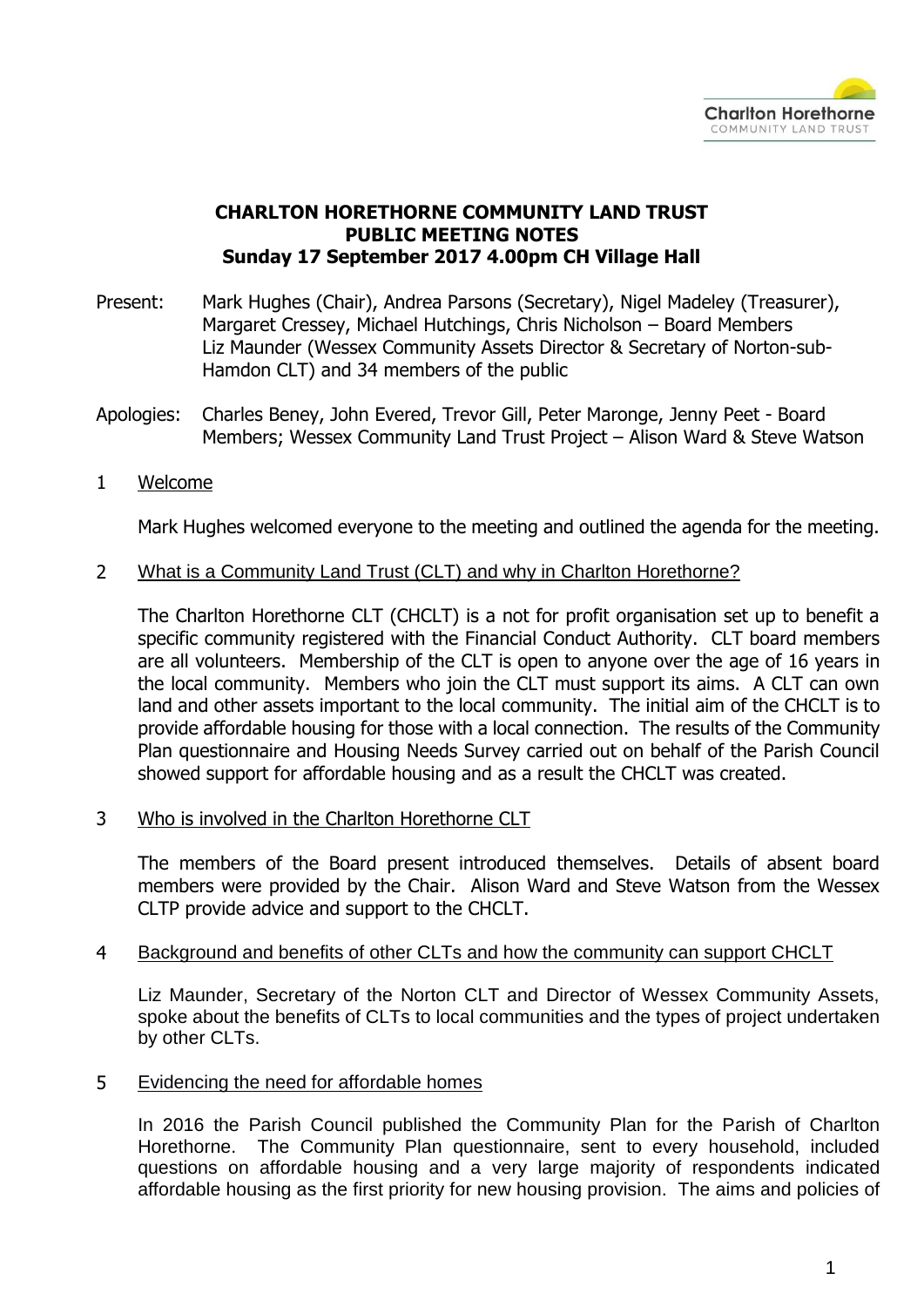the Community Plan are taken into account by South Somerset Council when making decisions. A Housing Needs Survey was also undertaken.

6 Next steps

SSDC Planning Policy – Charlton Horethorne is designated as a rural settlement and while there is a presumption against development, this does not preclude sustainable development. SS2 planning policy allows development subject to certain criteria including permission for a CLT to use agricultural land.

Land search – the CLT needs to find approximately 1 acre of land for between  $6 - 10$ homes. No decision on a site has been made. The CLT will pay an enhanced agricultural value for the land which is more than the usual rate for agricultural land but less than open market development values. Once a site has been identified and democratically agreed by the parish, the CLT will lead the project. It will:

- negotiate the purchase of the land at no more than £7,000 per dwelling
- establish the criteria for local connection
- work with a local Housing Association
- agree the number of homes.

The CLT will own the freehold of the land with the Housing Association (HA) taking a longterm lease. The CLT has the option to buy the HA out of the lease. The HA will fund the development and operate the tenancies. The CLT will receive ground rent from the HA.

Finance – the CLT has received a grant from the Parish Council to cover costs to date. An application for a grant to cover day-to-day expenses has been submitted to SSDC. The HA will pay any consultancy fees but the CLT can appoint its own consultants and the Wessex CLTP can provide grants for this. The HA will make an initial payment for the lease which will match the purchase price of the land. The Wessex CLTP will quide the CHCLT through these processes.

Meeting dates – a Special General Meeting will be held on Thursday 9/11/2017 at 6.30pm in the Village Hall. Members of the CLT are invited to attend the meeting. The current board will stand down but may stand for re-election. An Annual General Meeting will be held in 2018.

Communication – Jenny Peet has taken responsibility for communications. The CLT will have a page on the Parish Council website and updates will be included in the Parish Magazine.

- 7 Membership
	- CLT membership is open to any member of the parish over 16 years of age at the cost of £1 per share
	- Each member is entitled to one vote regardless of the number of shares purchased
	- No dividend is paid on shares, shares cannot be sold and there is no guarantee that the value of shares will be repaid
	- Members elect the board and may also stand for election to the board
	- Membership does not give rights over the views of the parish
	- Financial Conduct Authority (FCA) rules can be found on its website